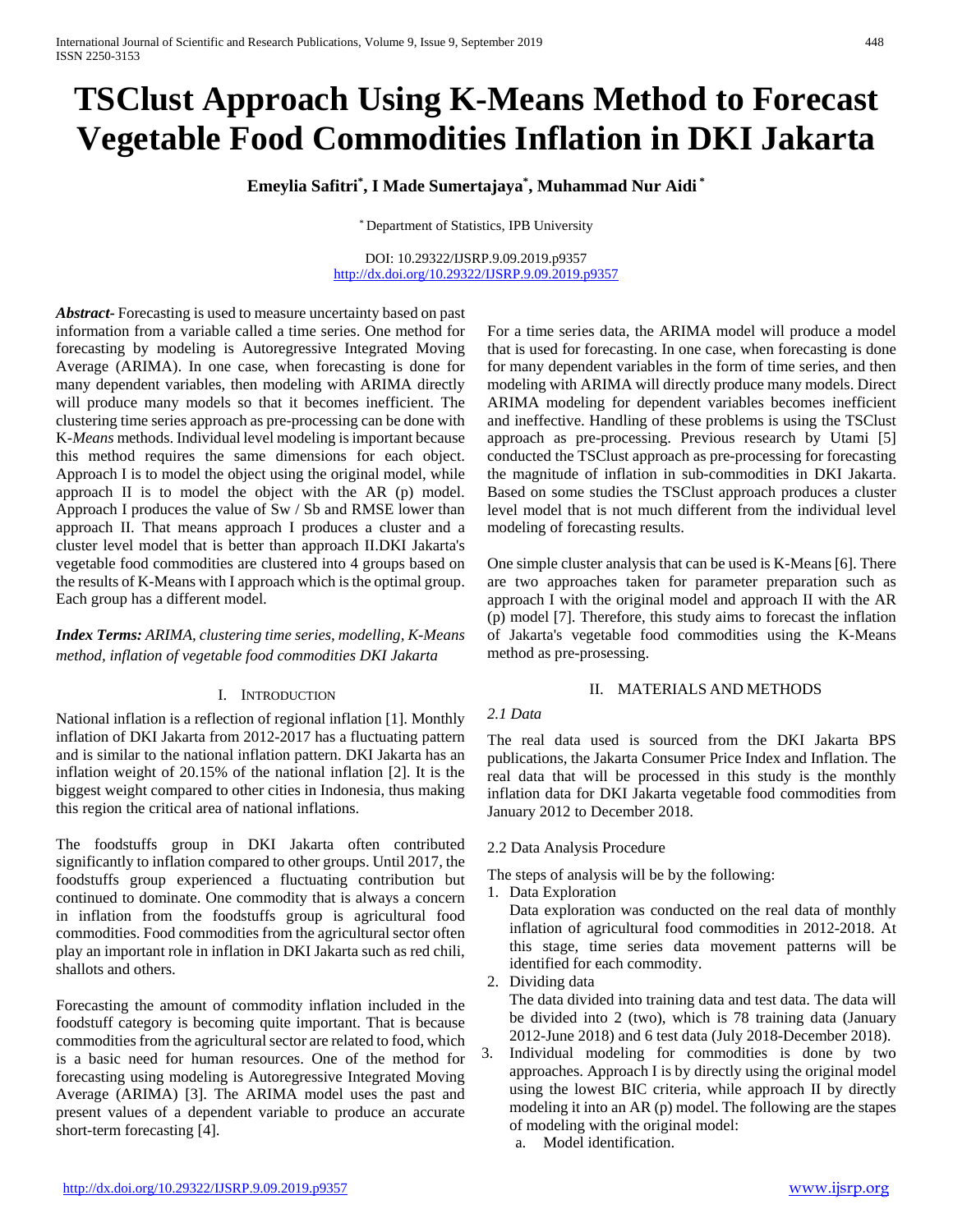This process begins with checking the data stationarity, such as:

- i. Examine the plot of time series data.
- ii. Perform an Augmented Dickey-Fuller (ADF) test.
- b. Estimating parameters.

Estimating the parameters of the ARIMA model. This step is carried out on all candidate models. In addition, the candidate model Bayesian information Criterion (BIC) value will be obtained with the following equation:

$$
BIC = -2\ln(L) + k\ln(n) \tag{1}
$$

With,

 $L =$  maximum value of the likelihood function; n = number of observations;  $k = p + q + 1$ , if the model contains the term intercept and  $k = p + q$  if otherwise, where p represents the number of parameters of the AR (p) model and q is the number of parameters for the MA (q) model.

- c. Testing the residuals models obtained.
- 4. Compile data containing paremeters and variance-covariance matrix for all 43 commodities. Parameters preparation with approach I is illustrated in Table 1.

Table 1: Ilustration of parameters preparation with approach I (original model)

|  | Objek Model         | Parameter        |  |  |                                |  |  |
|--|---------------------|------------------|--|--|--------------------------------|--|--|
|  |                     | d <sub>0</sub> 1 |  |  | $\phi$ 2 $\theta$ 1 $\theta$ 2 |  |  |
|  | $AR(2)$ 0.8 0.2 0 0 |                  |  |  |                                |  |  |
|  | $MA(1)$ 0 0 0 0.4 0 |                  |  |  |                                |  |  |
|  | $\cdots$            |                  |  |  |                                |  |  |

- 5. Clustering time series with the K-Means method and calculate the value of Sw / Sb for values  $k = 2$  to  $k = 10$ . Sw is the average standard deviation within the cluster; Sb is the average standard deviation between the clusters [8].
- 6. Identifying the optimum stable number of cluster based on Sw / Sb values.
- 7. Calculating cluster representatives. Forming the average from  $t = 1$  to  $t = 78$  (number of series) [9].
- 8. Perform cluster level modelling with prototype. The steps are the same as stage 3.
- 9. Calculating RMSE to select the optimum number of clusters by forecasting using test data with the best model on each cluster.
- 10. Forecasting with cluster level model.

## III. RESULTS

# *3.1 Explorating of DKI Jakarta Vegetable Food Commodity Inflation Data*

Plot of time series data was carried out to examine the patterns of inflation in Jakarta's vegetable food commodities. The time series plot of some vegetable food commodities is presented in Figure 1. The inflation pattern of shallot commodities is seen to fluctuate until the 40th period marked by a significant increase and decrease. After the 40th period, these commodities tend to be more stable although they remain fluctuative. The same pattern with shallots commodities appear on vegetable tomatoes and fruit tomatoes, although with a different range of inflation values. Banana commodities appear to be fluctuative in all times. Some commodities have a similar pattern to banana commodities, such as bark and cucumber. The three commodities have fluctuating patterns from the beginning to the end of the period. Similar patterns between commodities can be used as an indication that the commodity can be clustered into the same cluster in the cluster analysis.



Figure 1: Plot of inflation in several DKI Jakarta vegetable food commodities

Table 1 presents descriptive statistics of commodities, which have a large standard deviation and are greater than the average value. A large deviation indicates various inflation values. The red chili commodity (Y41) has a higher standard deviation value than other commodities. This means that the value of inflation produced is more diverse than other commodities. The commodities in Table 1 have experienced deflation based on the minimum value of inflation produced, which has a negative sign.

Table 1: Several commodities with large standard deviation values

| Obs. | Mean  | Median | Sd    | Min      | Max   |
|------|-------|--------|-------|----------|-------|
| Y41  | 0.002 | 0.006  | 0.072 | $-0.270$ | 0.234 |
| Y28  | 0.005 | 0.006  | 0.015 | $-0.043$ | 0.043 |
| Y1   | 0.022 | 0.004  | 0.054 | $-0.129$ | 0.252 |
| Y36  | 0.010 | 0.003  | 0.073 | $-0.252$ | 0.343 |
| Y3   | 0.003 | 0.002  | 0.012 | $-0.023$ | 0.038 |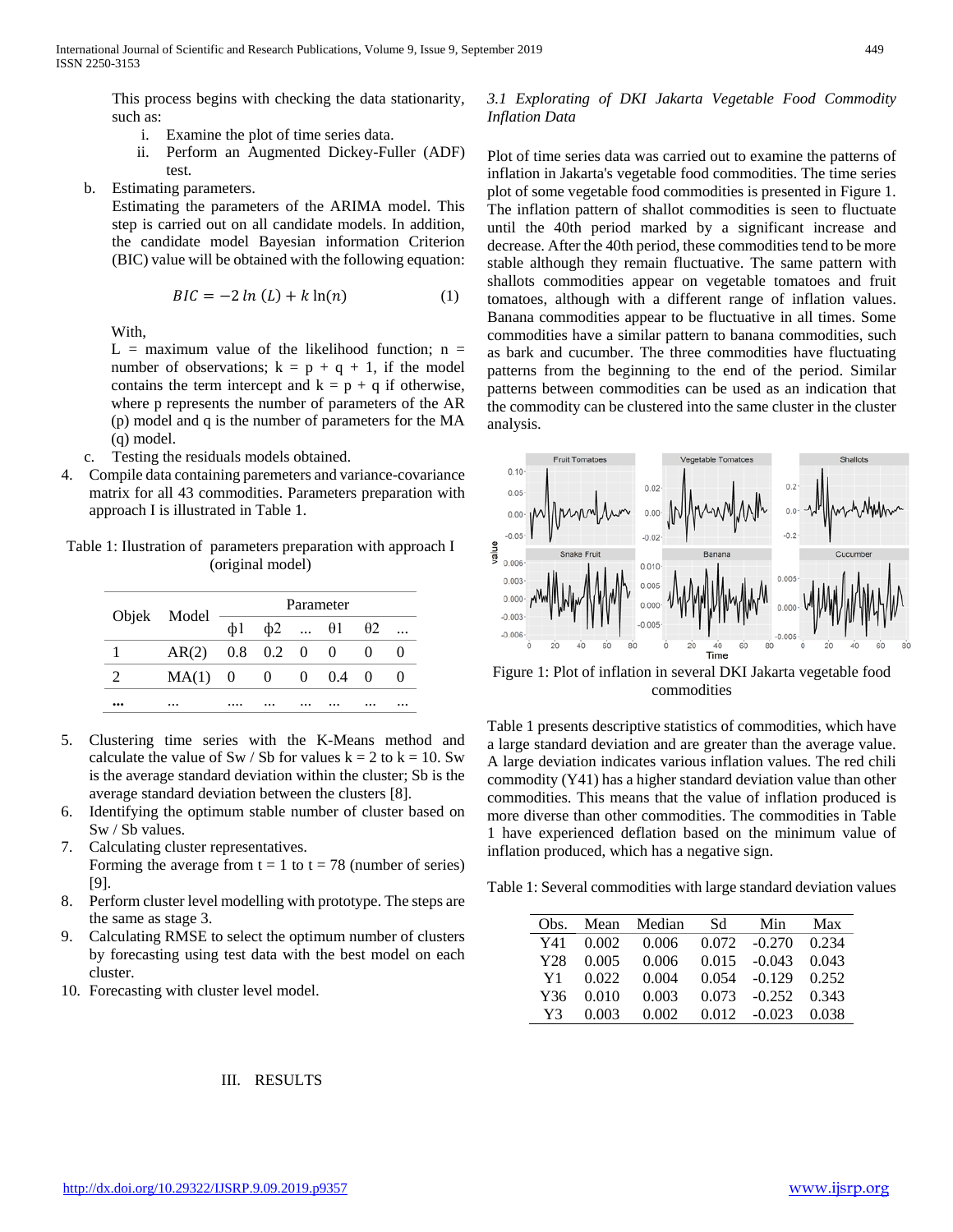#### 3.2 *Select tthe Optimum Number of Cluster*



Figure 2: Comparison of the Sw / Sb value of the K-Means method with two approaches

K-Means method requires the initial of the number of cluster (k). Figure 2 presents a comparison of Sw / Sb for the K-Means method with two approaches. Both approaches produce almost the same pattern, which is the pattern decreases with increasing number of groups (k). The value of Sw  $\prime$  Sb with the AR (p) approach looks sloping; the original model approach has a steeper Sw / Sb pattern due to a large decrease in value. The decrease is seen on the way to  $k = 3$ . Therefore, the chosen k value is from k  $= 4$  to  $k = 7$  Next, the optimum k value will be chosen based on the minimum RMSE value.

#### 3.3 *Cluster level modeling*

The selection of the number of cluster (k) is determined from the average minimum RMSE value. Table 2 presents the average RMSE values for several k values. The RMSE value is the average of the RMSE of all groups. The RMSE values generated by the two approaches do not differ greatly. In approach I (original model) the lowest average RMSE is 0.012, while for approach II (AR (p)) is 0.026. Overall the RMSE value generated by approach I is lower than approach II. Based on the minimum RMSE value, the optimum cluster produced are 4 groups with approach II, namely the original model with the lowest BIC criteria.

Table 2: Comparison of RMSE values in cluster level models

| Number of Clusters | Average RMSE       |              |  |
|--------------------|--------------------|--------------|--|
| (k)                | Original model (I) | $AR(p)$ (II) |  |
|                    | 0.012              | 0.039        |  |
| 5                  | 0.033              | 0.035        |  |
| 6                  | 0.030              | 0.030        |  |
|                    | 0.026              | 0.026        |  |
|                    | 0.023              | 0.027        |  |

#### *3.4 Identification of Optimum Cluster*

Table 3 presents member details for optimum cluster results. Commodities in one cluster have the same inflation movement pattern. Forecasting the amount of inflation in objects that are in one cluster will be the same value. Figure 3 presents the inflation movement patterns for the optimum cluster prototype and several objects that are in one cluster.

#### Table 3: Optimal cluster member details

| Cluster | <b>Number</b><br>of<br>members | Cluster members                                                                                                                                                                                                                                                                                                                                          |  |  |
|---------|--------------------------------|----------------------------------------------------------------------------------------------------------------------------------------------------------------------------------------------------------------------------------------------------------------------------------------------------------------------------------------------------------|--|--|
| A       | 1                              | Spinach.                                                                                                                                                                                                                                                                                                                                                 |  |  |
| B       | 1                              | Shallots.                                                                                                                                                                                                                                                                                                                                                |  |  |
|         | 31                             | Rice, Leeks, Kale, Cauliflower,<br>Chayote, Mung Beans, Apples, Oranges,<br>Pears, Pepper, Red Chili, Bitter bean,<br>Beans, Long Beans, Vegetable<br>Tomatoes, Fruit Tomatoes, Sweet Corn,<br>Peanuts, Garlic, Candlenut, Melon, Tree<br>Cassava, Green Mustard, White<br>Mustard, Cucumber, Papaya, Banana,<br>Grape, Snake fruit, Coconut, Coriander. |  |  |
| D       | 10                             | Cassava Leaves, Potatoes, Cabbage,<br>Green Chili, Young Jackfruit, Bean<br>Sprouts, Carrot, Avocado, Watermelon,<br>Cayenne.                                                                                                                                                                                                                            |  |  |
|         |                                |                                                                                                                                                                                                                                                                                                                                                          |  |  |



Figure 3: Plot prototype of the optimum cluster and several objects in the same cluster

Group C has the most members, which is 31 objects. There are rice, red chili, and garlic. These commodities often experience price changes. The prototype inflation pattern in cluster C is presented in Figure 3. In periods 0 to 20, inflation patterns seen fluctuated, while the next period seen more stable. Group D consists of 10 commodities, the resulting inflation pattern seen more fluctuated from the beginning to the end of the period; there is no decrease or an extreme increase. Green chili and cayenne have the same pattern with prototype D.

The cluster level model is carried out using the ARIMA model approach. Cluster level modeling is performed for each prototype. In the initial stages of ARIMA modeling, identification of stationary data is required with the ADF test. Based on Table 4, some groups are not stationary at 5% significance level, namely cluster A, C, and D. The ARIMA model for cluster A, C, and D is a model with differencing in Table 4. The ARIMA model for each cluster is obtained based on the minimum value of BIC on all possible models.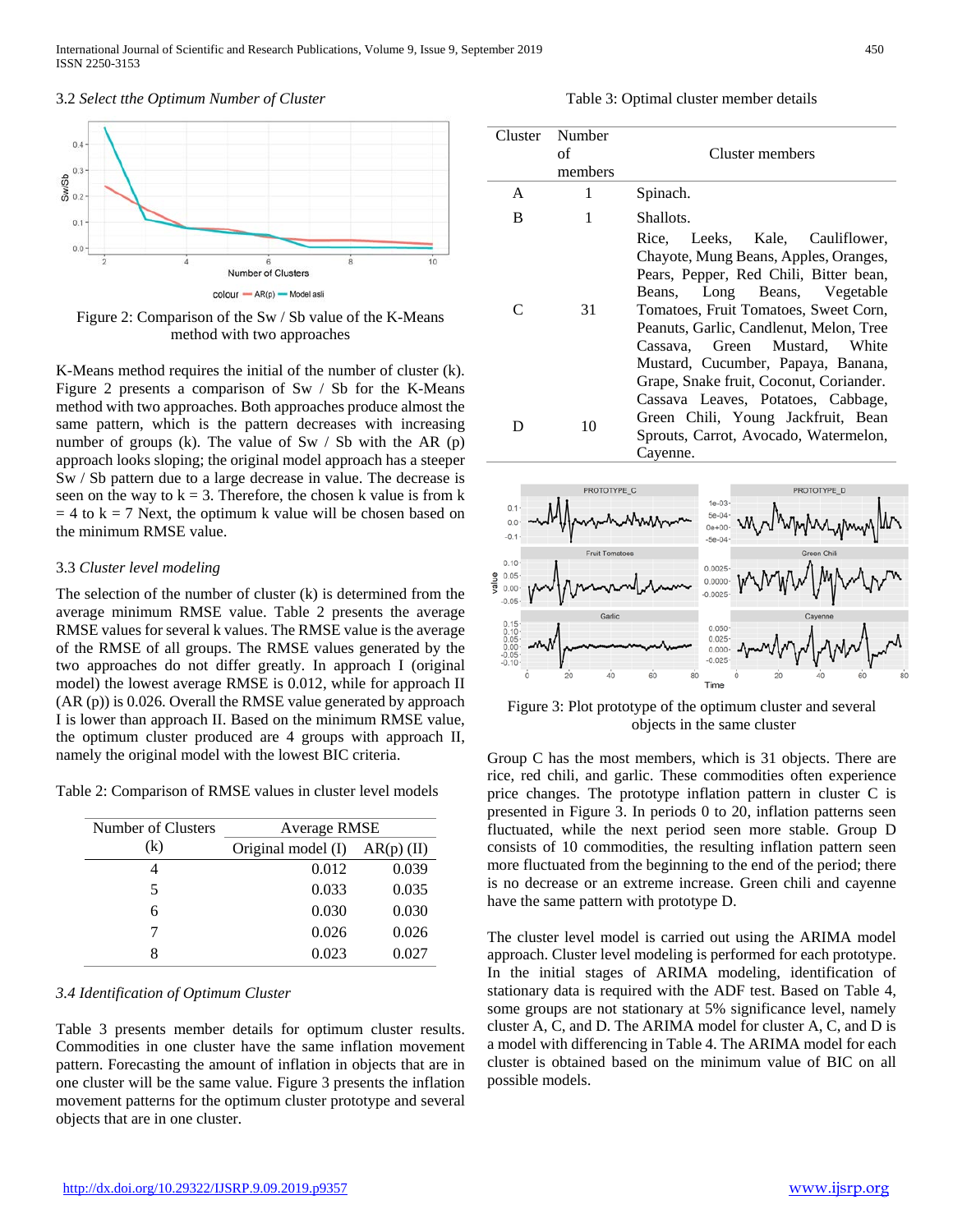

(b) Figure 4: : Prototype plot with fitting ARIMA models on cluster A (a) and cluster B (b)

Table 4: Details of optimum cluster models

| Cluster                  | Model           | Equation model                    | Uji ADF |  |  |
|--------------------------|-----------------|-----------------------------------|---------|--|--|
| A                        | ARIMA(0,1,0)    | $\nabla Y_t = et$                 | 0.164   |  |  |
| B                        | ARIMA(0,0,1)    | $Y_t = -0.45e_{t-1} + et$         | 0.010   |  |  |
| C                        | $ARIMA(0,1,0)*$ | $\nabla Y_t = 0.006 + et$         | 0.138   |  |  |
| D                        | ARIMA(0,1,1)    | $\nabla Y_t = -0.954e_{t-1} + et$ | 0.139   |  |  |
| *: Model has intersept>0 |                 |                                   |         |  |  |

The ARIMA level of cluster at the optimum number of clusters (k) is presented in Table 4. The resulting cluster level models vary. Cluster C has a model with intercept not equal to zero. This means that the intercept value affects the forecast results. Cluster A and C have the same model which is ARIMA (0,1,0). However, cluster C has an interception > 0. Figure 4 presents a prototype plot with a cluster-level ARIMA fitted model. Cluster A and C have the same prototype pattern as the results of the ARIMA fitted model. This means that the built model is sufficient to represent the prototype pattern. The resulting fitted ARIMA model looks underestimated. This means that the alleged value of the model is lower than the prototype. However, several periods result in the overestimated value of the fitted ARIMA model, which is when the inflation value on the prototype decreases considerably.

*3.5 Application of cluster-level ARIMA models*



Figure 5: Forecasting 9 periods in cluster A (a) and cluster B (b)

Figure 5 presents the forecasting results for several clusters. Cluster A is an ARIMA model  $(0,1,0)$  with an intercept of zero, so that the resulting forecast is zero for the whole period. Cluster B has the ARIMA model (0,0,1). Forecasting value resulting only in the first period, for the next period has a forecast value of intercept (average), which is zero.

#### IV. CONCLUSION

The K-Means method with 2 approaches in constructing individual models produces a cluster result that does not differ much. This is based on the value of Sw / Sb and the resulting RMSE. Vegetable food commodities are grouped into 5 clusters. Most of the commodities cluster in cluster C. The models produced in each clusters are different.

## ACKNOWLEDGEMENTS

This work is fully supported by Kemenristek DIKTI (Kementerian Riset Teknologi dan Pendidikan Tinggi) of Indonesia.

#### **REFERENCES**

[1] [BI] Bank Indonesia. *Statistik Ekonomi Keuangan Indonesia*. Jakarta (ID): Bank Indonesia. 2006.